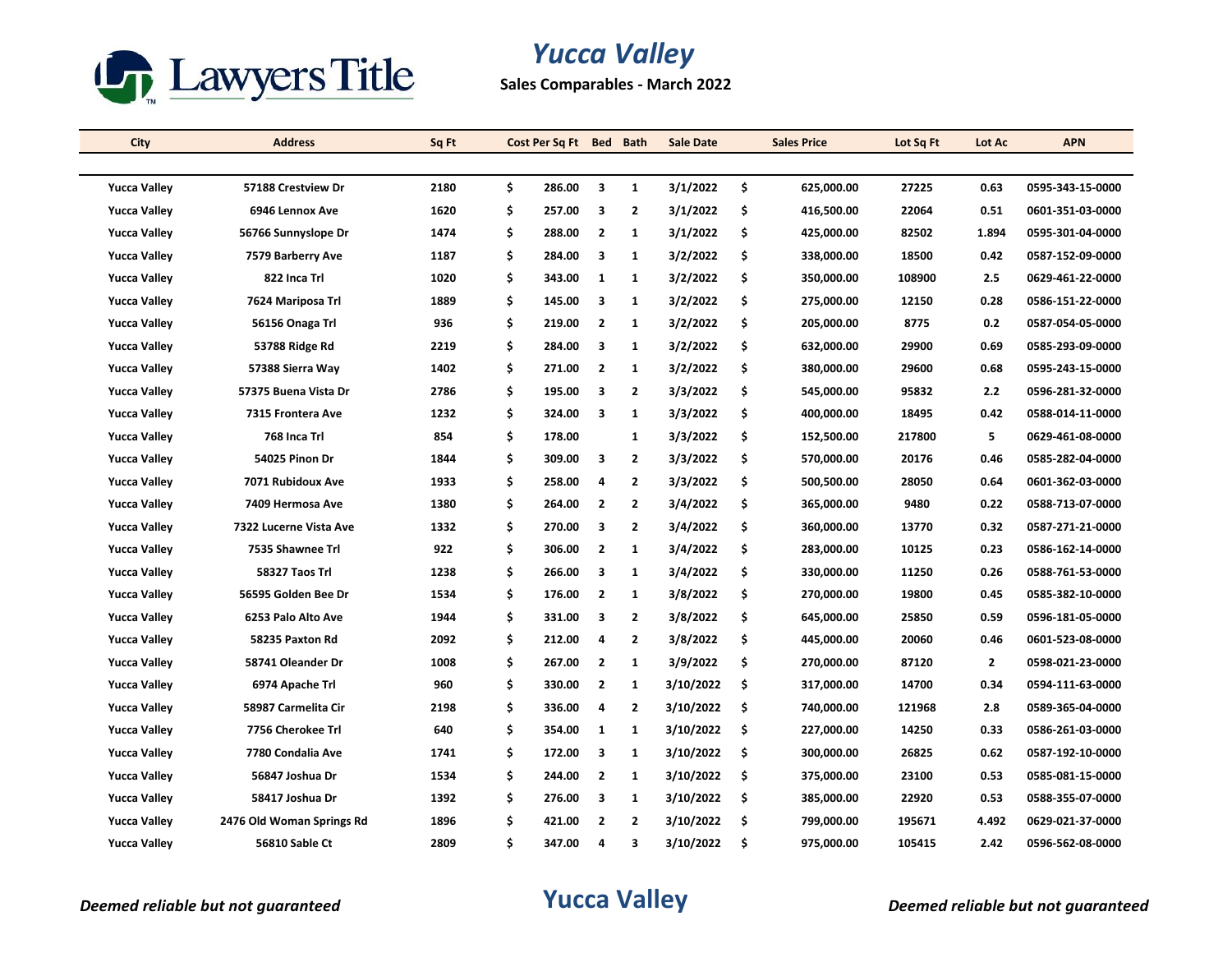

# *Yucca Valley*

**Sales Comparables - March 2022**

| City                | <b>Address</b>           | Sq Ft |    | Cost Per Sq Ft Bed |                         | <b>Bath</b>             | <b>Sale Date</b> |     | <b>Sales Price</b> | Lot Sq Ft | Lot Ac | <b>APN</b>       |
|---------------------|--------------------------|-------|----|--------------------|-------------------------|-------------------------|------------------|-----|--------------------|-----------|--------|------------------|
|                     |                          |       |    |                    |                         |                         |                  |     |                    |           |        |                  |
| <b>Yucca Valley</b> | 56565 Antelope Trl       | 1120  | \$ | 183.00             | $\overline{2}$          | $\mathbf{1}$            | 3/11/2022        | \$  | 205,000.00         | 23904     | 0.55   | 0595-081-30-0000 |
| <b>Yucca Valley</b> | 9134 Del Monte Ave       | 1966  | \$ | 331.00             | 3                       | $\mathbf{2}$            | 3/11/2022        | \$  | 651,000.00         | 69696     | 1.6    | 0589-332-18-0000 |
| <b>Yucca Valley</b> | 9066 Fortuna Ave         | 5701  | \$ | 245.00             | 5                       | 6                       | 3/11/2022        | \$  | 1,400,000.00       | 60984     | 1.4    | 0589-333-16-0000 |
| <b>Yucca Valley</b> | 55519 Iona Ln            | 901   | \$ | 350.00             | $\overline{2}$          | 1                       | 3/11/2022        | \$  | 316,000.00         | 14850     | 0.34   | 0585-142-24-0000 |
| <b>Yucca Valley</b> | 164 Old Woman Springs Rd | 780   | \$ | 397.00             | $\overline{2}$          | 1                       | 3/11/2022        | \$  | 310,000.00         | 48787     | 1.12   | 0629-072-67-0000 |
| <b>Yucca Valley</b> | 56616 Anaconda Dr        | 1411  | \$ | 194.00             | $\overline{2}$          | 1                       | 3/14/2022        | \$  | 275,000.00         | 18150     | 0.42   | 0585-101-09-0000 |
| <b>Yucca Valley</b> | 6295 Avila Rd            | 1848  | \$ | 279.00             | $\overline{\mathbf{3}}$ | $\mathbf{1}$            | 3/14/2022        | \$  | 516,000.00         | 21470     | 0.49   | 0596-341-05-0000 |
| <b>Yucca Valley</b> | 7786 Deer Trl            | 1112  | \$ | 277.00             | $\overline{2}$          | 1                       | 3/14/2022        | \$  | 309,000.00         | 9595      | 0.22   | 0586-253-12-0000 |
| <b>Yucca Valley</b> | 57825 El Dorado Dr       | 1534  | \$ | 228.00             | $\overline{2}$          | 1                       | 3/14/2022        | \$  | 350,000.00         | 18000     | 0.41   | 0588-502-17-0000 |
| <b>Yucca Valley</b> | 56008 Golden Bee Dr      | 1536  | \$ | 309.00             | 3                       | $\mathbf{1}$            | 3/14/2022        | \$  | 475,000.00         | 19280     | 0.44   | 0585-501-12-0000 |
| <b>Yucca Valley</b> | 7488 San Remo Trl        | 1700  | \$ | 270.00             | 3                       | 2                       | 3/14/2022        | \$  | 460,000.00         | 18000     | 0.41   | 0586-411-12-0000 |
| <b>Yucca Valley</b> | 59477 Aberdeen Dr        | 2071  | \$ | 243.00             | $\overline{2}$          | $\overline{2}$          | 3/15/2022        | \$  | 505,000.00         | 108900    | 2.5    | 0599-071-19-0000 |
| <b>Yucca Valley</b> | 57440 Airway Ct          | 1632  | \$ | 315.00             | 3                       | $\mathbf{2}$            | 3/15/2022        | \$  | 515,000.00         | 21811     | 0.5    | 0596-151-14-0000 |
| <b>Yucca Valley</b> | 58590 Campanula St       | 979   | \$ | 485.00             | 1                       | $\mathbf{1}$            | 3/15/2022        | \$  | 475,000.00         | 97138     | 2.23   | 0598-201-41-0000 |
| <b>Yucca Valley</b> | 9189 Del Monte Ave       | 3504  | \$ | 238.00             | 4                       | $\overline{2}$          | 3/15/2022        | \$  | 835,000.00         | 65340     | 1.5    | 0589-333-04-0000 |
| <b>Yucca Valley</b> | 58396 Delano Trl         | 1900  | \$ | 368.00             | 3                       | $\overline{\mathbf{2}}$ | 3/15/2022        | \$  | 700,000.00         | 19113     | 0.44   | 0588-319-19-0000 |
| <b>Yucca Valley</b> | 7181 Grand Ave           | 980   | \$ | 594.00             | $\overline{2}$          | 1                       | 3/15/2022        | \$  | 583,000.00         | 25103     | 0.58   | 0595-102-15-0000 |
| <b>Yucca Valley</b> | 58760 Drexel Rd          | 1374  | \$ | 259.00             | 3                       | 2                       | 3/16/2022        | \$  | 357,000.00         | 35123     | 0.81   | 0598-231-24-0000 |
| <b>Yucca Valley</b> | 57820 Campanula St       | 1200  | \$ | 291.00             | 3                       | $\overline{2}$          | 3/17/2022        | \$  | 350,000.00         | 21420     | 0.49   | 0598-521-05-0000 |
| <b>Yucca Valley</b> | 56327 Church Ct          | 1400  | \$ | 178.00             | $\overline{\mathbf{3}}$ | $\mathbf{2}$            | 3/17/2022        | \$  | 250,000.00         | 16500     | 0.38   | 0585-442-07-0000 |
| <b>Yucca Valley</b> | 57248 Selecta Ave        | 2027  | \$ | 224.00             | $\overline{a}$          | 3                       | 3/17/2022        | \$  | 455,000.00         | 10625     | 0.24   | 0585-611-20-0000 |
| <b>Yucca Valley</b> | 56250 Gill Rd            | 2410  | \$ | 197.00             | 4                       | $\overline{2}$          | 3/18/2022        | \$  | 475,000.00         | 217800    | 5      | 0629-161-09-0000 |
| <b>Yucca Valley</b> | 56171 Nez Perce Trl      | 2045  | \$ | 263.00             | 4                       | 2                       | 3/18/2022        | \$  | 539,000.00         | 13500     | 0.31   | 0587-441-21-0000 |
| <b>Yucca Valley</b> | 7875 Valley Vista Ave    | 988   | \$ | 253.00             | $\overline{2}$          | $\mathbf{1}$            | 3/18/2022        | \$  | 250,000.00         | 8800      | 0.2    | 0587-252-50-0000 |
| <b>Yucca Valley</b> | 1526 Yellow Knife Rd     | 652   | \$ | 490.00             | $\mathbf{1}$            | $\mathbf{1}$            | 3/18/2022        | \$  | 320,000.00         | 205385    | 4.715  | 0629-431-05-0000 |
| <b>Yucca Valley</b> | 7555 Acoma Trl           | 1378  | \$ | 210.00             | 3                       | 1                       | 3/21/2022        | \$  | 290,000.00         | 8100      | 0.19   | 0587-052-11-0000 |
| <b>Yucca Valley</b> | 5853 Linda Lee Dr        | 1690  | \$ | 337.00             | 3                       | 2                       | 3/21/2022        | \$  | 570,000.00         | 34848     | 0.8    | 0601-081-59-0000 |
| <b>Yucca Valley</b> | 56607 Chipmunk Trl       | 1832  | \$ | 310.00             | 3                       | 2                       | 3/22/2022        | \$  | 569,000.00         | 118918    | 2.73   | 0596-543-08-0000 |
| <b>Yucca Valley</b> | 7379 Chippewa Trl        | 1896  | Ś  | 274.00             | 3                       | 2                       | 3/22/2022        | \$  | 520,000.00         | 20400     | 0.47   | 0588-731-05-0000 |
| <b>Yucca Valley</b> | 6456 Richard Dr          | 1224  | \$ | 257.00             | $\overline{\mathbf{3}}$ | $\overline{2}$          | 3/22/2022        | \$. | 315,000.00         | 9900      | 0.23   | 0601-134-09-0000 |